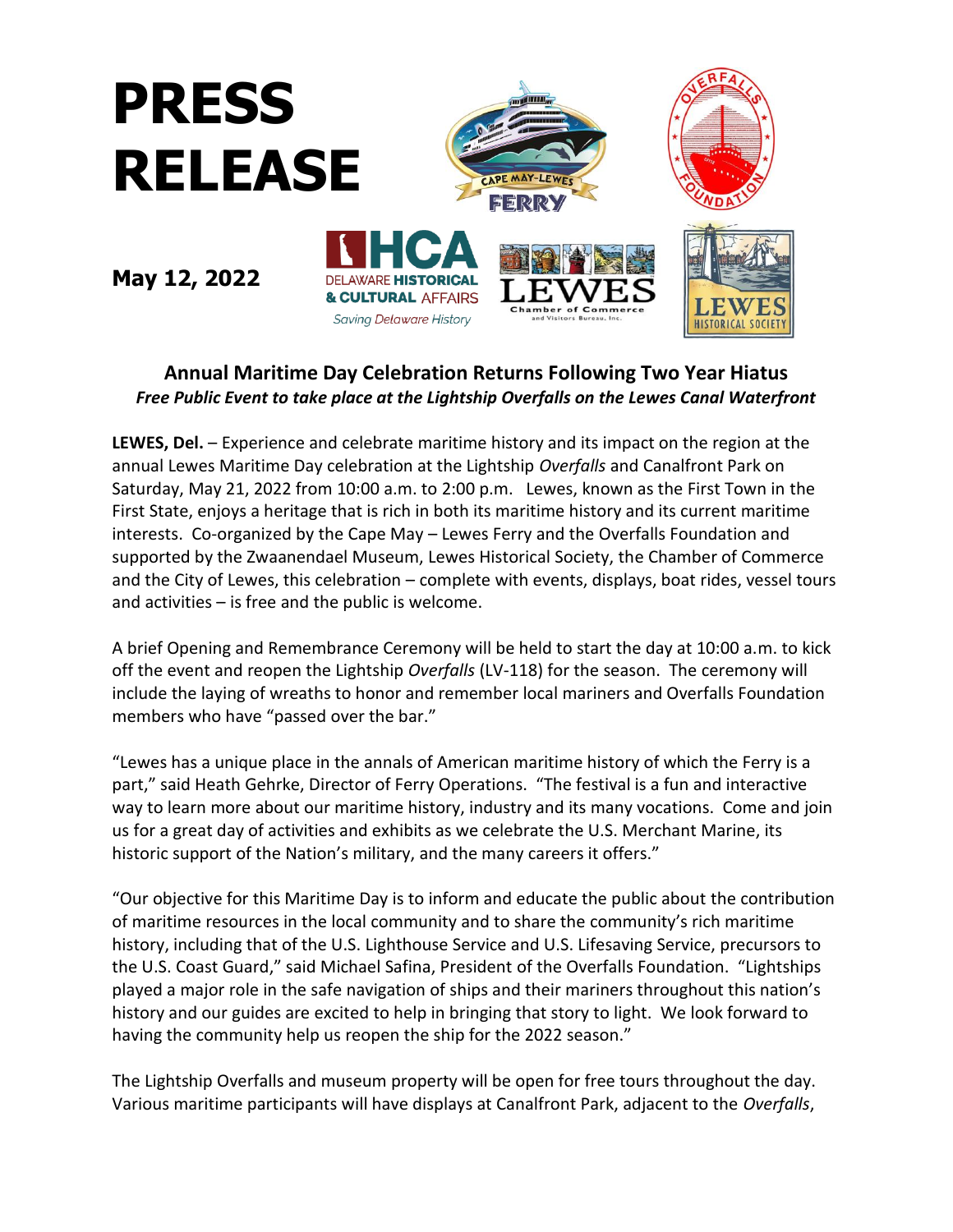and various vessels will be open for public tours and boat rides. It is a great way for scout groups, school groups, or parents and kids of all ages to spend the day.

Other Maritime Day activities include a life raft demonstration by the Ferry and a water cannon display by the Lewes Fire Boat.. The day's finale will be a featured program about "The Wreck of the DeBraak" presented by and hosted at the Zwaanendael Museum, starting at 2:30 p.m. The program explores the history of the British warship DeBraak which sank off the coast of Lewes in May of 1798 only to be recovered by treasure hunters nearly 200 years later. The museum will also have various nautical displays and demonstrations throughout the day.

The Lewes Historical Society's *Volunteer Wooden Boat Build Crew* will be displaying two unique Delaware vessels: The *Delaware Oyster Sharpie* and the *Delaware Ducker*. Additionally, Lewes Historical Society interpreters will be portraying unique historical figures from the *De Braak* at both Canalfront Park and the *Lewes Maritime Museum-Cannonball House.*

Additional exhibitors include Bowers Maritime Museum, Cape Water Taxi, Cape May Lewes Ferry, Delaware River and Bay Lighthouse Foundation, Fort Miles Historical Association, Freedom Boat Club, Lewes Fire Department Lewes Historical Society, Lewes Public Library, Overfalls Foundation, Groome Church, Henlopen Bait & Tackle, Pilots Association for the Bay and River Delaware, Sea Scouts, University of Delaware, U.S. Merchant Marine Academy, U.S. Coast Guard Auxiliary, and Zwaanendael Museum.

In 1933, the United States Congress declared May 22 as National Maritime Day. The designation honors the contributions of the American merchant marine – civilians who have defended the freedom of the United States since 1775 and who executed the largest sealift the world has ever known during World War II. Observance of National Maritime Day also honors the maritime industry and the benefits it brings Americans in terms of transportation, jobs, goods, and recreational opportunities.

Owned and operated by the Delaware River and Bay Authority, the Cape May – Lewes Ferry is open year-round and has carried more than 43 million passengers since its inception on July 1, 1964. As an integral transportation system connecting the communities and economies on both sides of the Delaware Bay, the Ferry service is a significant catalyst for economic growth and regional tourism activity in New Jersey and Delaware. Its operations sustain over 4,000 jobs while generating tens of millions of dollars in local taxes and hundreds of millions in regional economic activity. For schedules and rates, please visit [www.CMLF.com](http://www.cmlf.com/) or call 800-643-3779.

The mission of the Overfalls Foundation is to preserve, teach and honor the United States lightship service and the maritime history of our community through the preservation and display of the Lightship *Overfalls* (LV-118) and its collection of associated maritime artifacts.

## **Media Contact Information:**